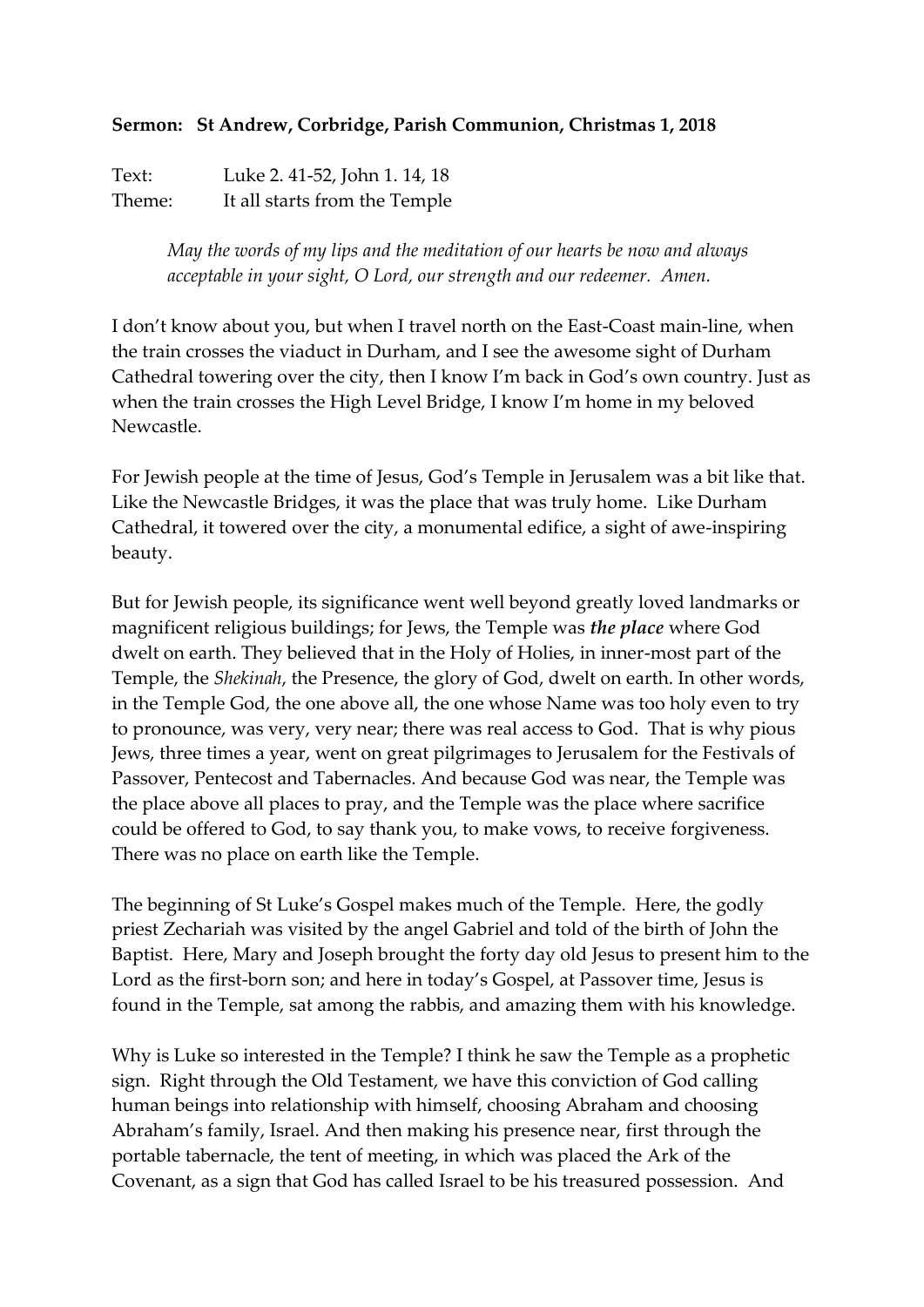then, after all the long years of travelling, choosing Jerusalem and Mount Zion where the Temple would be built. This would be the holiest place on earth where God would rest among his people. And so, God's glory filled the Temple.

But now, that idea is developed in the most amazing way. Listen to the words of St John:

## *The Word was made flesh and tabernacled among us, and we have seen his glory.*

God is now dwelling among his people in a new and amazing way. Not as an intangible Presence in the Temple, but as a flesh and blood Presence in the person of his eternal Son Jesus, the Word made flesh. The Temple was pointing forward to a greater act of God's loving wisdom in the Incarnation of the Son of God. And so, for St Luke, the fact that Zechariah was in the Temple when the plan of salvation was revealed to him, the fact that Mary and Joseph presented the Son of God in the Temple, show that a greater than the Temple is here. The fact that Jesus teaches the rabbis in the Temple shows that a greater than Moses is here, a greater than Solomon is here. Jesus is the divine Presence, from whom God's glory shines. God is dwelling among his people by revealing the human face of God, the Christ-like God.

How can we be sure that God is love and beauty and wisdom? Simply because we see in Jesus, in one who is bone of our bone and flesh of our flesh, the love and beauty and wisdom of God. We worship a Christ-like God. As St John also says:

*No-one has ever seen God. It is God the only Son, who is close to the Father's heart, who has made him known.*

Through Jesus, we know the Father.

So, for St Luke, Jesus fulfills the Temple. But a second reason is that he knew that for Jews, the Temple was the centre of the world. It was a kind of starting-point. If you throw a stone into a still pool, the water ripples out from where the stone falls. So, for St Luke, the Gospel, the good news, begins from the centre. Not simply Jerusalem, but the very heart of Jerusalem, and therefore the centre of the world. It ripples out through Judea, Samaria, and across the whole known world, even as far as Rome – where Caesar thought he was god and Rome was his heaven. So in Acts Luke shows the rippling out of the gospel through the apostles and especially St Paul.

But St Paul develops the idea even further. Yes, Jesus is the new Temple. But through Jesus, the Holy Spirit is given to every Christian. The Holy Spirit is the power and love of God who dwells in our hearts. So, we are the Temple, the place